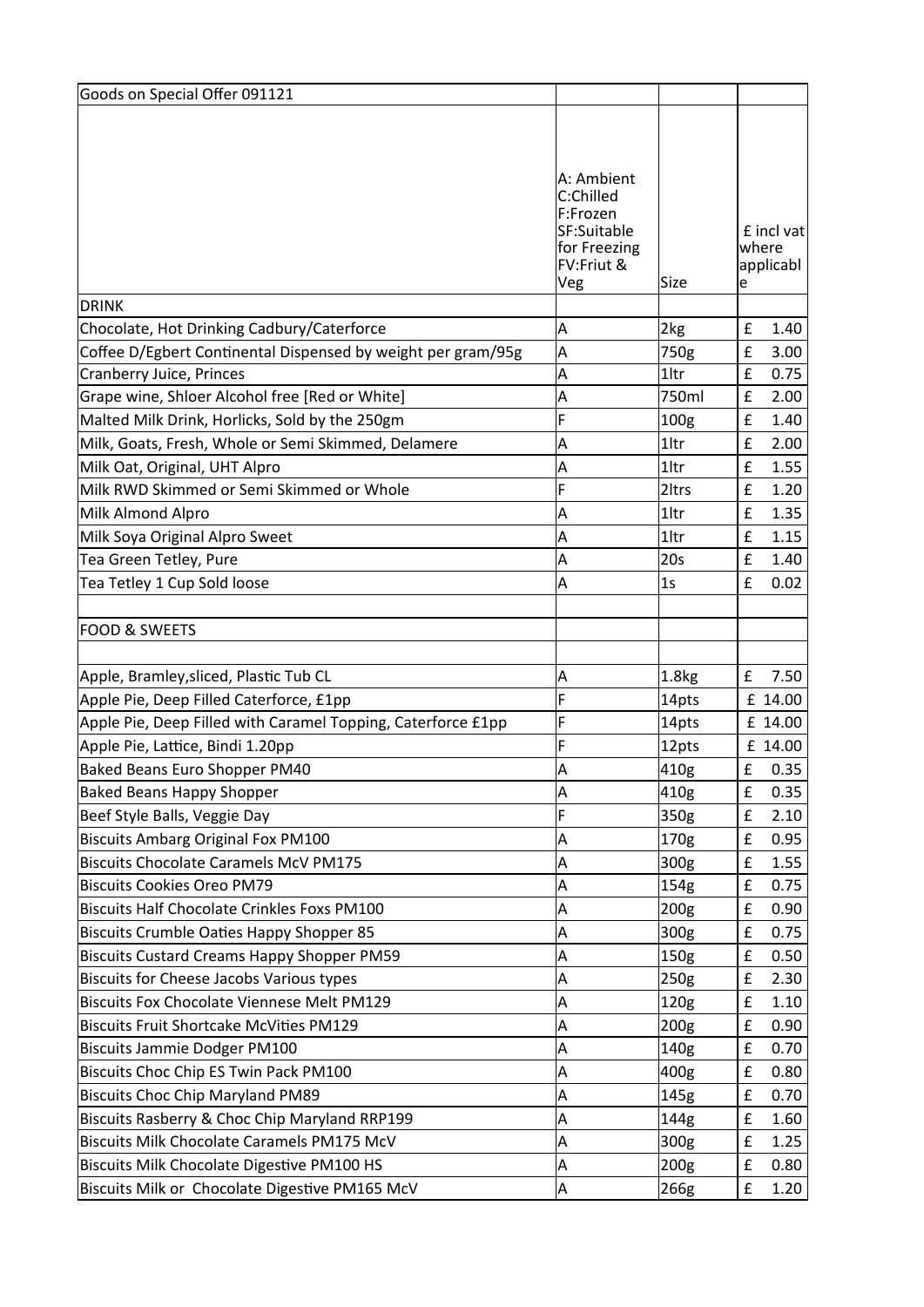| Biscuits Viennese, Chocolate, Fox's                         | A                       | 120g             | £                  | 0.90    |
|-------------------------------------------------------------|-------------------------|------------------|--------------------|---------|
| Biscuits White Choc/Cran Cookies ES PM59                    | A                       | 150g             | £                  | 0.50    |
| <b>Blancmange Pearce Duff</b>                               | Α                       | 146g             | £                  | 0.70    |
| Bread loaf WB Medium                                        | Α                       | 400g             | £                  | 0.90    |
| Bread loaf WB Toastie                                       | Α                       | 800g             | £                  | 1.20    |
| Broccoli Florets, CL                                        | F                       | 2.5kg            | £                  | 4.10    |
| Burgers, Asian, Spiced Burgers, Frys RRP: 3.73              | F                       | 320g             | £                  | 3.50    |
| Burgers, Chicken Style, Frys x 4 RRP: 3.74                  | F                       | 320g             | £                  | 3.50    |
| Burgers, Gluton Free Quinoa & Rice, Frys RRP: 4.32          | F                       | 320g             | £                  | 4.00    |
| Burgers, Traditional Meat Free, Frys x 4 RRP: 3.73          | F                       | 320g             | £                  | 3.50    |
| Burgers, Veggie, Day RRP: 3.00                              | F                       | 456g             | £                  | 2.60    |
| Burgers, Quinoa & Falafel, Frys, x4 RRP: 4.32               | F                       | 320g             | £                  | 4.00    |
| Burgers Quorn x 6 RRP: 1.69                                 | F                       | 300g             | £                  | 2.30    |
| Butter Plant, Flora, Salted or Unsalted                     | C                       | 250g             | £                  | 1.50    |
| Butter Muller Wiseman Black & White 250g                    | C                       | 250g             | £                  | 1.50    |
| Butter Plant, Alternative to Butter, Salted or Unsalted     | $\overline{\mathsf{c}}$ | 250g             | £                  | 1.50    |
| Cake, Chocolate Fudge, Premium, CL 60p per slice            | F                       | 14pn             | £                  | 8.40    |
| Cake, Jaffa, Vegan, Caterforce £1.35/pp                     | F                       | 14pn             |                    | £ 19.00 |
| Cake, Pearls Farmhouse Fruit Cake PM150                     | Α                       | 379g             | £                  | 1.25    |
| <b>Caramel Topping Sauce</b>                                | Α                       |                  | £                  | 3.50    |
| Cerials Bran Flakes Kelloggs PM219                          | A                       | 500g             | £                  | 2.15    |
| Cerials Cornflakes Kelloggs Bag Pack                        | Α                       | 500g             | £                  | 3.20    |
| Cerials Cornflakes Kelloggs Box PM219                       | $\overline{\mathsf{A}}$ | 500g             | £                  | 2.10    |
| Cerials Friut & Fibre Kelloggs PM219                        | Α                       | 375g             | £                  | 1.90    |
| Cerials Granola Mornflake Orchard Oat                       | Α                       | 500g             | £                  | 1.75    |
| Cerials Mixed Portions                                      | Α                       | 35xSgl           |                    | £ 10.50 |
| Cerials Shredded Wheat                                      | Α                       | 30s              | £                  | 1.61    |
| Cerials Shreddies PM229                                     | Α                       | 500g             | £                  | 2.00    |
| Cerials Weetabix                                            | A                       | 24s              | £                  | 2.60    |
| Cheese Anchor Extra Mature Cheddar                          | $\mathsf{C}$            | 350g             | £                  | 3.00    |
| Cheese Catherdral City Ex Mature Cheddar PM289              | Iс                      | 200g             | £                  | 2.00    |
| Cheese Catherdral City Ex Mature Cheddar                    | $\mathsf{C}$            | 350g             | £                  | 3.00    |
| Cheese Chedder, Extra Mature, Wyke [£7.30per kg]            | $\mathsf{C}$            | 2.5kg            |                    | £ 18.20 |
| Cheese CLP Taw Valley Extra Mature Cheddar                  | $\mathsf{C}$            | 1kg              | £                  | 8.10    |
| <b>Cheese Davidstow Mature Cheddar</b>                      | $\mathsf{C}$            | 200 <sub>g</sub> | £                  | 2.30    |
| Cheese Prilgrims Choice Extra Mature Chedder PM200          | C                       | 200 <sub>g</sub> | £                  | 1.40    |
| Cheese Prilgrims Choice Extra Mature Chedder                | C                       | 350g             | £                  | 3.20    |
| Cheesecake BE                                               | F                       | 395g             | £                  | 1.30    |
| <b>Cheesecake Mix Greens</b>                                | F                       | 259g             | £                  | 1.00    |
| Cheesecake Monerose/Sweet Ricotta [Strawy & Redcts] 1.35ppt | F                       | 12pts            |                    | £ 16.00 |
| Cheesecake Strawberry Cw                                    | F                       | 485g             | £                  | 1.50    |
| Chocolate Bar Dark, ES PM50                                 | Α                       | 100 <sub>g</sub> | £                  | 0.40    |
| Chocolate Bar Fruit & Nut ES PM50                           | Α                       | 100 <sub>g</sub> | £                  | 0.40    |
| Chocolate Bar Hazelnut Cadburys                             | $\overline{\mathsf{A}}$ | 100 <sub>g</sub> | $\pmb{\mathsf{f}}$ | 1.25    |
| Chocolate Bar Hazelnut ES PM100                             | Α                       | 100 <sub>g</sub> | £                  | 0.45    |
| Chocolate Bar Snickers Std PM50                             | $\overline{\mathsf{A}}$ | 48g              | $\pmb{\mathsf{f}}$ | 0.42    |
| Chocolate Bar Yorkie Milk                                   | Α                       | 55g              | £                  | 0.55    |
| Chocolate Bar Frys Cream                                    | $\overline{\mathsf{A}}$ | Sgl              | £                  | 0.65    |
| Chocolate Bar Frys Peppermint Cream                         | A                       | Sgl              | £                  | 0.65    |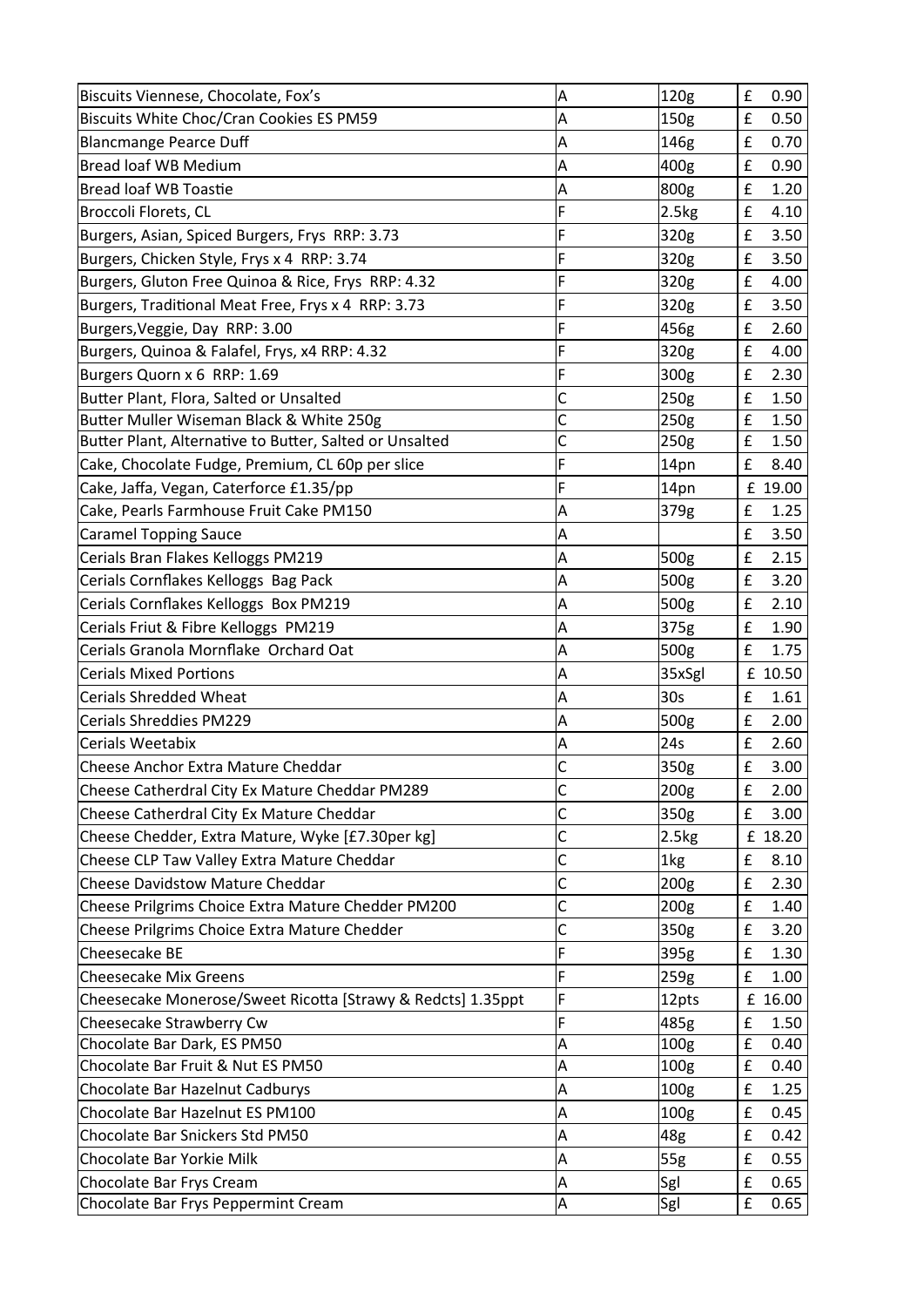| Chocolate Bar, White, ES PM50                               | Α | 90                | £                  | 0.45    |
|-------------------------------------------------------------|---|-------------------|--------------------|---------|
| Chocolate Cadbury Dairy Milk Caramel 100                    | Α | 120g              | £                  | 0.95    |
| Chia Seeds, Black, Raw Organic RRP899                       | Α | 450g              | £                  | 8.00    |
| Chips CL, Skin On Gourmet, Premium, Super crisp             | F | 2.55kg            | £                  | 3.00    |
| Chips McCain Home Chips                                     | F | 1.6kg             | £                  | 3.00    |
| Chips McCain Home Chips PM250                               | F | 825g              | £                  | 2.20    |
| Coffeemate, Carnation                                       | Α | 2.5kg             |                    | £ 14.00 |
| <b>Corned Beef Princes</b>                                  | А | 340g              | £                  | 2.30    |
| Corned Beef Princes                                         | Α | 200 <sub>g</sub>  | £                  | 2.01    |
| Corned Beef Ship                                            | А | 340g              | £                  | 2.20    |
| Cottage Pie Beef HS PM199                                   | Α | 400g              | £                  | 1.85    |
| Cottage Pie Scheff, microwaveable                           | F | 340g              | £                  | 3.25    |
| Cottage Pie Ross PM100                                      | Α | 320g              | £                  | 0.90    |
| Cream Aerosol HS UHT PM155                                  | Α | 250g              | £                  | 1.25    |
| Cream, Clotted, Roddas                                      | Ċ | 113g              | £                  | 1.25    |
| Cream, Double, Plant Based, Flora                           | A | 1ltr              | £                  | 3.70    |
| Crisp Bread Ryvita Dark Rye PM125                           | A | 200 <sub>g</sub>  | £                  | 1.15    |
| Crisps, Burts, Sea Salted                                   | A | 90g               | £                  | 0.50    |
| Crisps, Walkers, Ready Salted PM100                         | A | 100g              | £                  | 0.60    |
| Crumble, Apple or Rhubarb Twin Pot, Aunt Besie's            | Ë | 290g              | £                  | 2.00    |
| Currey, Keralan, Scheff                                     | Ë | 340g              | £                  | 2.00    |
| <b>Custard Custard CL</b>                                   | Α | 1ltr              | £                  | 1.90    |
| Custard Instant Custard Powder HS PM50                      | A | 72g               | £                  | 0.44    |
| Custard HS Dairy PM69                                       | Α | 400g              | £                  | 0.55    |
| Custard Pots Ambrosia                                       | Α | 150g              | £                  | 0.75    |
| Dates, Whole RM Curtis                                      | C | 2kg               | £                  | 8.10    |
| Dinner Kers Chicken or Beef or Lamb or Liver & Onions PM169 | F | 400g              | £                  | 1.60    |
| Dried Fruit Cranberries Itac                                | А | 400g              | £                  | 3.00    |
| Dried Fruit Sultanas Curtis                                 | Α | 2kg               | $\pmb{\mathsf{f}}$ | 5.75    |
| Dried Fruit Sultanas HS PM145 2/250                         | Α | 375g              | £                  | 1.30    |
| Dried Fruit Mixed Fruit HS PM145 2/250                      | A | 375g              | f                  | 1.20    |
| Dried Fruit Mixed Fruit Curtis Can be dispensed by weight   | Α | 2kg               |                    | £ 11.50 |
| Dried Fruit Tropical Fruit Itac                             | A | 400g              | £                  | 2.30    |
| Eggs, Free Range Large PM145                                | Α | 6's               | £                  | 1.15    |
| Escalope, Broccoli & Cheese, Quorn                          | F | 240g              | £                  | 2.70    |
| Fish Burger Omega 3 BE                                      | А | 2's               | £                  | 1.90    |
| Fish Cod Fillets in Batter Medium 230-290g                  | F | Medium            | £                  | 2.40    |
| Fish Cod Fillets in Batter Small 140-170g                   | F | Small             | £                  | 1.25    |
| Fish Cod Fillets in Breadcrumbs BE PM200                    | Α | 200 <sub>g</sub>  | £                  | 1.90    |
| Fish Fingers Cod BE PM250                                   | Α | 12's              | £                  | 2.30    |
| Fish Pilchards/Tomato sauce Glenryck                        | Α | 155 <sub>g</sub>  | $\mathbf f$        | 0.80    |
| Flavouring, Vanilla, Preema                                 | A | 500ml             | £                  | 4.10    |
| Flaxseed Oil, Biona                                         | Α | 250ml             | $\mathbf f$        | 3.60    |
| Flour Bread White Allinsons                                 | Α | 1.5 <sub>kg</sub> | £                  | 1.70    |
| Flour Bread White Allinsons Per 1.6 kg                      | Α | 16kg              | £                  | 1.60    |
| Flour Bread White Canadian Shipton Per 1.6 kg               | Α | 16kg              | £                  | 1.60    |
| Flour Bread White Doves Per 1.6kg                           | A | 25kg              | £                  | 1.60    |
| Flour Bread Wholemeal 100% Organic Doves Per 1.6kg          | A | 25kg              | $\pmb{\mathsf{f}}$ | 1.60    |
| Flour Plain CL                                              | Α | 3kg               | $\mathbf f$        | 3.50    |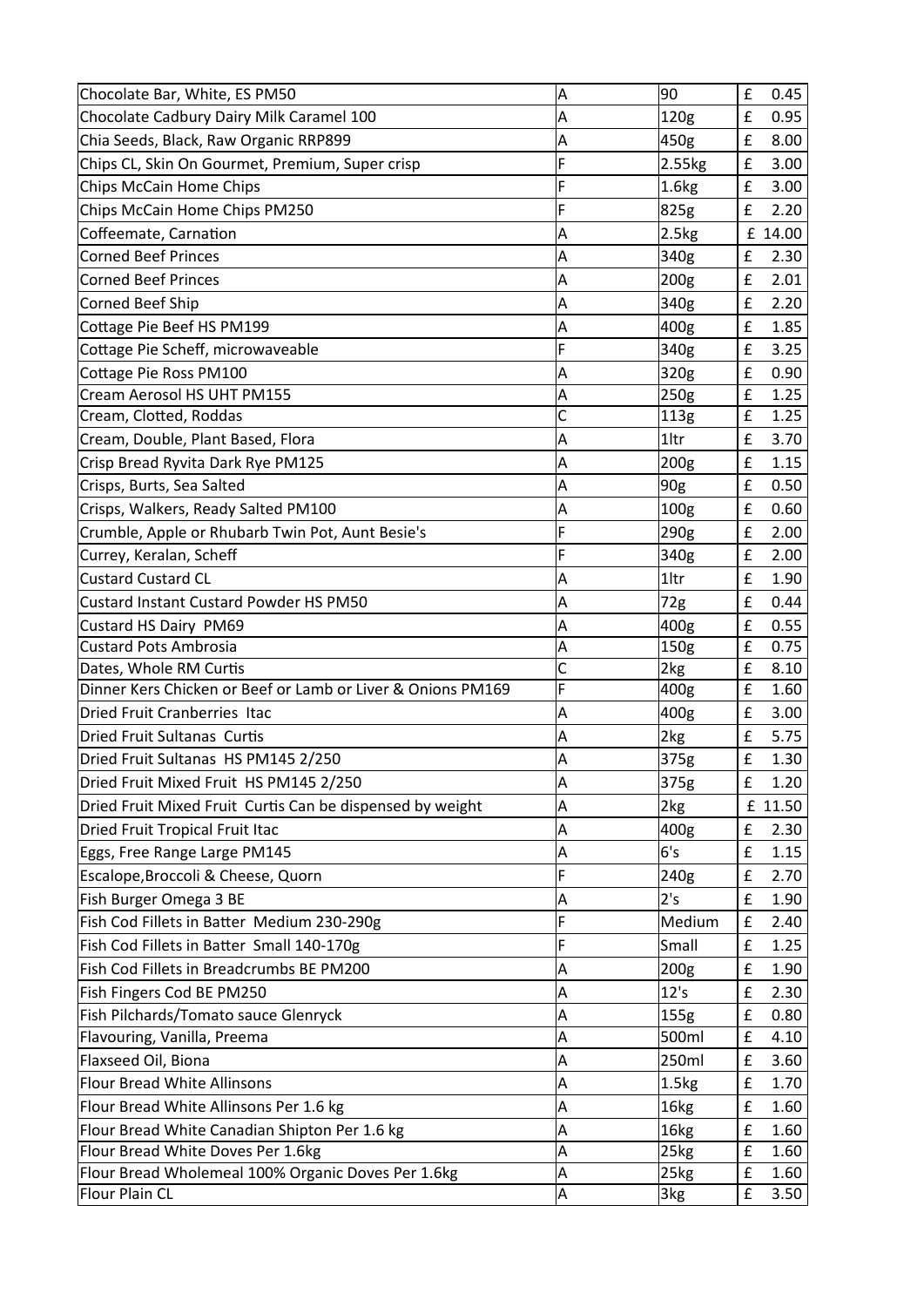| Flour Self Raising CL                            | A | 3kg                | £ | 3.50    |
|--------------------------------------------------|---|--------------------|---|---------|
| Fruit & Nut Itac Luxury Pack                     | Α | 500g               | £ | 4.60    |
| Fruit Tinned Apricot halves/Syrup Princes        | A | 410g               | £ | 0.95    |
| Fruit Tinned Fruit Cocktail/Syrup Princes PM119  | A | 410g               | £ | 1.10    |
| <b>Fruit Tinned Manderins Princes Juice PM99</b> | A | 312g               | £ | 0.90    |
| Fruit Tinned Peach Slices/Syrup HS PM89          | A | 411g               | £ | 0.80    |
| Fruit Tinned Pineapple Chunks Juice PM100        | A | 432g               | £ | 0.90    |
| Fudge Cake Chocolate CW                          | F | 450g               | £ | 1.30    |
| Gateau, Black Forest, Ministry                   | F | 18ptn              | £ | 9.00    |
| Gateau Chocolate Hazelnut Delice                 | F | 18ptn x 90 £ 14.00 |   |         |
| Gateau Strawberry                                | F | 14ptn              | £ | 5.75    |
| Gateau Strawberry CW                             | F | 375g               | £ | 1.83    |
| Ginger, Stem, Noels                              | F | 1050g              |   | £ 11.00 |
| Gravy Bisto Favourites PM129                     | F | 190g               | £ | 0.90    |
| <b>Gravy Bisto Powder</b>                        | F | 200g               | £ | 1.50    |
| Haldi KTC Powder Turmeric                        | F | 1kg                | £ | 4.50    |
| <b>Hash Browns CL</b>                            | F | 1.36kg             | £ | 3.10    |
| <b>Hash Browns McC</b>                           | F | 1kg                | £ | 2.63    |
| Honey Local Glebe Farm, St Breward               | A | 454g               | £ | 5.00    |
| Jam Happy Shopper Strawberry/Blkcurrant/Rasberry | A | 454g               | £ | 1.00    |
| Jelly, Hartley, Assorted                         | A | 135g               | £ | 1.00    |
| Jelly, Redcurrant Hartley                        | A | 340g               | £ | 1.20    |
| Ketchup Tomato Heinz Squeezy                     | Ċ | 1.35kg             | £ | 4.00    |
| Kiev Chicken Moy Park                            | F | 170g               | £ | 1.00    |
| Kiev Mushroom & Spinach Goodlife x 2 RRP: 3.02   | F | 250g               | £ | 2.60    |
| Lard Kerrymaid                                   | C | 250g               | £ | 0.70    |
| Lasagne, Vegan, Scheff                           | F | 350g               | £ | 2.20    |
| Lemon Juice CL                                   | Α | 1ltr               | £ | 3.80    |
| Lemonade, Schweppes PM149                        | Α | 2ltr               | £ | 1.25    |
| Margarine Clover                                 | C | 2kg                | £ | 5.75    |
| Margarine Meadowland Professional                | C | 250g               | £ | 0.85    |
| Margarine Lurpack Spreadable                     | Ċ | 250g               | £ | 2.20    |
| Marmalade HS Thin or Thick Cut                   | Α | 454g               | £ | 1.00    |
| Marmalade Margett Thin cut                       | Α | 3 <sub>kg</sub>    | £ | 1.10    |
| Marmalade Old Times                              | Α | 453g               | £ | 2.25    |
| Marzipan Renshaw Natural                         | Α | 1kg                | £ | 6.40    |
| Mayonnaise CL                                    | A | 1ltr               | £ | 2.30    |
| Milk Powder CL                                   | A | 2kg                |   | £ 14.00 |
| Nuggets, Chicken Style, Frys RRP: 3.92           | F | 380g               | £ | 4.50    |
| Nuggets, Rice Protein & Chia, Frys RRP: 3.78     | F | 240g               | £ | 3.50    |
| Nuts, Almonds Itac                               | A | 900g               |   | £ 12.00 |
| Nuts, Cashews RM Curtis                          | A | likg               |   | £ 16.80 |
| Nuts, Hazelnuts, Itac                            | A | 400g               | £ | 6.40    |
| Nuts, Hazelnuts, RM Curtis                       | A | 1kg                |   | £ 15.00 |
| Nut Roast Slice, Artisan Cashew/Cranberry RRP299 | F | 200 <sub>g</sub>   | £ | 2.20    |
| Nut Roast Slice, KK                              | F | 140g               | £ | 2.00    |
| Nuts, Walnut Pieces, Curtus                      | Α | 1kg                |   | £ 14.00 |
| Oil Rape seed Crisp & Dry                        | Α | 1ltr               | £ | 1.90    |
| Oil Olive Extra Virgin HS PM149                  | A | 250ml              | £ | 1.25    |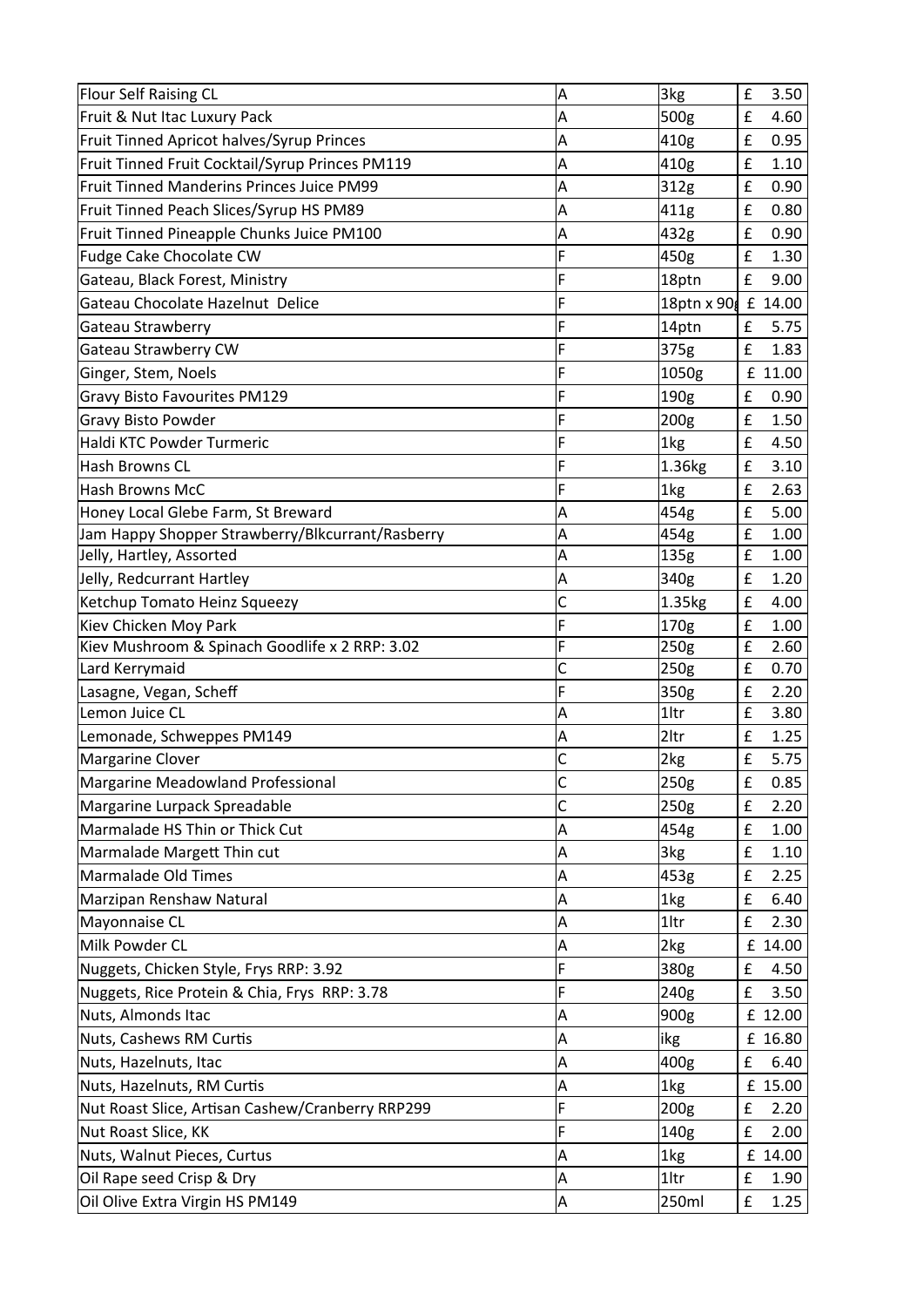| Pasty Mixed Steak Uncooked                                      | F | 283g             | £                  | 1.30    |
|-----------------------------------------------------------------|---|------------------|--------------------|---------|
| Pasty Steak & Ale Uncooked                                      | F | 283g             | £                  | 1.60    |
| Pasty Vegetable                                                 | F | 283g             | £                  | 1.10    |
| Peanut Butter Crunchy HS PM199                                  | Α | 340g             | £                  | 1.60    |
| Peas Garden Birds Eye PM150                                     | F | 400g             | £                  | 1.40    |
| Peas Garden Birds Eye                                           | F | 1.37kg           | £                  | 4.50    |
| Peas Garden CL                                                  | F | 2.5kg            | £                  | 3.50    |
| Peas Garden HS PM100                                            | F | 680g             | £                  | 0.90    |
| Pickle C&B, Original Branston 0.5p per gram                     | A | 2.55kg           |                    | £ 10.50 |
| Pie Admirals Youngs PM139                                       | F | 340g             | £                  | 1.25    |
| Pie Apple Aunt Bess                                             | F | 550g             | £                  | 1.50    |
| Pie Apple Deep Filled £1pp                                      | F | 14pts            |                    | £ 15.00 |
| Pie, Country Mushroom,                                          | F | 175g             | £                  | 3.40    |
| Pie Mushroom, Cranberry & Brie Wellington                       | F | 215g             | £                  | 3.60    |
| Pie Filling & Topping Black or Red Cherry £2.70/tub             | F | 2.5kg            | $\mathbf f$        | 8.00    |
| Pie Filling & Topping Red Cherry Princes                        | A | 410g             | $\pmb{\mathsf{f}}$ | 1.50    |
| Pie Mariners Youngs                                             | F | 340g             | £                  | 1.25    |
| Pie Steak, Microwaveable, Puka Pk of 2 PM249                    | F | 2s               | £                  | 2.40    |
| Pie Steak & Kidney, Birds Eye PM100                             | F | 155g             | £                  | 0.95    |
| Pie Steak, Steak & Kidney, Chicken & Mushroom, Microwave, Pukka | F | 2's              | $\mathbf f$        | 2.50    |
| Pie, Sweet Potato & Goats Cheese                                | F | 240g             | £                  | 5.20    |
| Pitta Bread Brown Florentin Organic RRP196                      | A | 6s, 280g         | $\mathbf f$        | 1.75    |
| Porrage Oats Jumbo Oats Mornflake                               | A | 3 <sub>kg</sub>  | £                  | 4.60    |
| Pot Noodle Chicken/Mushroom/Piri Piri PM109                     | A | 90g              | $\pmb{\mathsf{f}}$ | 1.00    |
| Potatoes, Roast Aunt Besie's Homestyle PM189                    | F | 700g             | £                  | 1.40    |
| Potatoes, Pre Pack, Washed                                      | A | 2kg              | $\pmb{\mathsf{f}}$ | 1.50    |
| Pudding, Christmas, Loaf                                        | A | 1.25kg           | £                  | 9.20    |
| Quiche CL Lorraine 6 x £1 per portion                           | F | 1.27kg           | $\pmb{\mathsf{f}}$ | 6.00    |
| Quiche Jon Thorner Cheese & Tom/Ham & Mush 8 x £1 ppt           | F | 600g             | £                  | 6.00    |
| Quiche Jon Thorner Ham & Mush/Cheese & Tomato                   | F | 200g             | £                  | 2.70    |
| Quiche Jon Thorner Smoked Bacon & Leek                          | F | 200g             | £                  | 2.60    |
| Quorn Bacon Style Rashers RRP359                                | F | 150 <sub>g</sub> | £                  | 3.00    |
| Quorn Minced Quorn                                              | F | 1kg              |                    | £ 10.25 |
| Quorn Minced Quorn RRP3.18                                      | F | 300g             | £                  | 2.90    |
| Quorn Pieces Quorn RRP3.19                                      | F | 280g             | £                  | 2.40    |
| Rhubard Can Soild Pack CL                                       | A | 2.86kg           | $\pmb{\mathsf{f}}$ | 3.00    |
| Rice Brown Long grain GS                                        | A | 3kg              | £                  | 5.40    |
| Rice Can Creamed Ambrosia PM105                                 | A | 400g             | $\pmb{\mathsf{f}}$ | 0.65    |
| Rice Happy Shopper Microwave Rice Basmati etc PM100             | A | 250kg            | £                  | 0.85    |
| Rice, Red, White & Wild                                         | A | 1kg              | $\pmb{\mathsf{f}}$ | 5.05    |
| Rice Uncle Bens Express Chicken, Pilau Rice                     | A | 250kg            | £                  | 1.60    |
| Rice Wholegrain Tilda E/C                                       | A | 5kg              |                    | £ 14.00 |
| Roast, Family, Soy & Quinoa, Frys                               | A | 500g             | £                  | 6.00    |
| Roly Poly Jam AB PM159                                          | A | 300g             | $\pmb{\mathsf{f}}$ | 1.30    |
| Salt, Sea Salt Crystals CL                                      | A | 1.1kg            | £                  | 3.10    |
| Sausages Vegetarian, Linda McCartney                            | F | 270g             | $\pmb{\mathsf{f}}$ | 1.85    |
| Sausages Vegetarian, Linda McCartney RRP: 2.09                  | F | 270g             | £                  | 1.85    |
| Sausages, Meat Free, Birds Eye Pk 6 RRP225                      | F | 300g             | $\pmb{\mathsf{f}}$ | 2.20    |
| Sausages, Traditional, Meat Free, Frys                          | F | 380g             | £                  | 3.60    |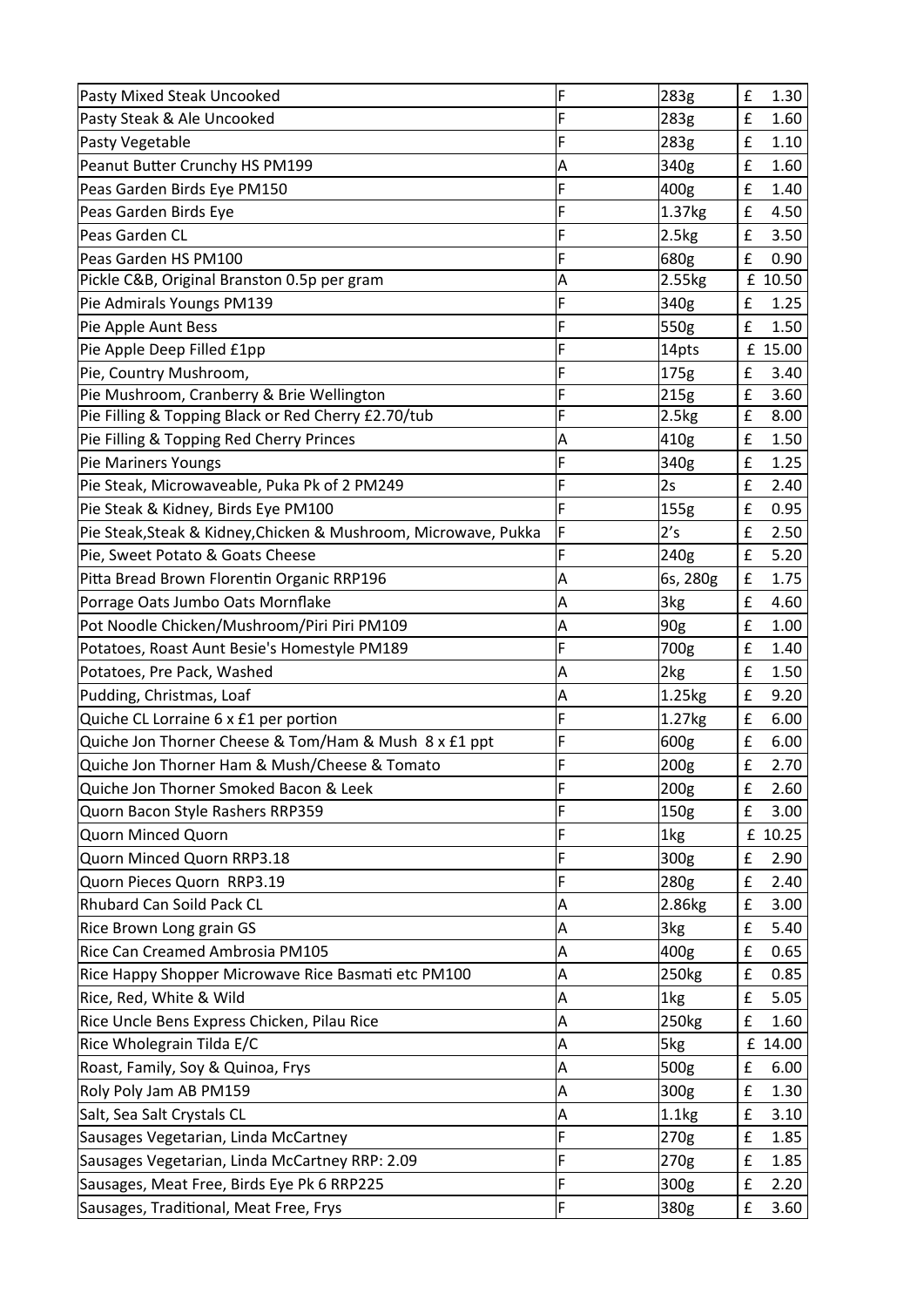| Sauce Bolognese HS PM100                           | А | 400g             | £           | 0.80 |
|----------------------------------------------------|---|------------------|-------------|------|
| Sauce Dried Bolognese Colmans                      | Α | 44g              | £           | 0.85 |
| lSauce Pataks Korma                                | Α | 250g             | £           | 0.80 |
| Sauce Pataks Korma                                 | Α | 450g             | £           | 1.65 |
| Sauce Mix Cheese Colmans PM75                      | Α | 40 <sub>g</sub>  | £           | 0.60 |
| Sauce, Toffee, Da Vinci                            | Α | 500g             | £           | 2.20 |
| Sauce Uncle Bens Curry, Sweet & Sour               | A | 450g             | £           | 1.70 |
| Sesame Seeds SFC                                   | Α | 480g             | £           | 5.40 |
| Schnitzels, Crumbed, Frys RRP 3.33                 | F | 320g             | £           | 3.00 |
| Schnitzels, Soy & Flaxseed, Frys RRP 3.86          | F | 320g             | £           | 3.50 |
| Schnitzels, V Bites Vegi-Deli Frys RRP249          | F | 200g             | £           | 2.20 |
| Scones, Sultana Individual                         | F | 61g              | £           | 0.25 |
| Soup, Bottle, Carrot/Coriander, Tideford           | Α | 2ltr             | £           | 6.90 |
| Strips, Chunky, Rice & Chia, Stir Fry, Frys        | F | 380g             | £           | 3.40 |
| Soup, Chicken, Mush or Veg, Can Heinz PM109 3/300  | Α | 400g             | £           | 0.90 |
| Soup, Chicken, Mush or Veg, Can HS PM55 2/PM1      | Α | 400g             | £           | 0.55 |
| Soup, Cup A soup, Granules, Minestrone             | Α | 99g              | £           | 1.73 |
| Soup, Packet, Tomato McDougalls                    | Α | 25ptn            | £           | 3.50 |
| Spaghetti, Wholemeal, Organico RRP195              | Α | 500g             | £           | 1.75 |
| Spread Sandwich Assorted Shippam                   | Α | 75g              | £           | 0.80 |
| Steak & Kidney Pie Birds Eye PM100                 | F | 155g             | £           | 1.00 |
| Stewed Steak/Gravy Tinned Grant                    | Α | 1.2kg            | £           | 8.65 |
| Stewed Steak/Gravy Tinned Princes                  | Α | 392g             | £           | 3.20 |
| Stir Fry, Rice & Chia Strips, Frys                 | F | 390g             | £           | 3.50 |
| Stir Fry Chow Mein Blue Dragon                     | Α | 120g             | £           | 0.85 |
| Stock Powder, Kallo Organic Vegetable              | Α | 100 <sub>g</sub> | £           | 2.35 |
| Strips, Chunky, Beef style, Frys RRP 4.75          | F | 380g             | £           | 4.00 |
| Strips, Chicken style, Frys RRP 4.75               | F | 380g             | £           | 4.50 |
| Sugar Castor T&L                                   | Α | 2kg              | £           | 1.90 |
| Sugar Dark Brown Soft Whitworths                   | Α | 500g             | £           | 1.10 |
| Sugar Demerera T&L                                 | A | 1kg              | £           | 0.75 |
| Sugar Demerera T&L                                 | Α | 500g             | £           | 0.60 |
| Sugar Granulated Euro Shopper                      | Α | 500g             | $\mathbf f$ | 0.50 |
| Sugar Granulated Silver Spoon                      | Α | 1kg              | £           | 0.88 |
| Sugar Granulated T&L                               | A | 2kg              | £           | 2.30 |
| Sugar Granulated Whitworth                         | Α | 1kg              | £           | 1.00 |
| Sunflower seeds                                    | A | 400g             | £           | 1.25 |
| Sweet corn in water HS PM79                        | Α | 340g             | £           | 0.65 |
| Swiss Roll CB Ripple PM100                         | A | 200g             | £           | 0.90 |
| Swiss Roll Cottage Bakery Rasberry or Chocolate    | Α | 400g             | £           | 1.60 |
| Tart Lemon Meringue RP269                          | F | 475g             | £           | 2.20 |
| Tart Plum Coppenrath                               | F | 1250g            | £           | 5.50 |
| Tart Vegetable Meditteranean Vegan                 | Ë | 260g             | £           | 5.50 |
| Tomatoes Plum Tinned HS PM55                       | Α | 400g             | £           | 0.45 |
| Tuna Flakes ES in Brine PM75                       | A | 185g             | £           | 0.65 |
| Tuna Chunks HS in Brine                            | Α | 160g             | £           | 0.75 |
| Tuna Chunks Princes in Brine [Drained weight 112g] | A | 160g             | £           | 0.90 |
| <b>Turmeric Powder CL</b>                          | Α | 500gms           | £           | 4.50 |
| Turmeric Powder Haldi KTC                          | A | 1kg              | £           | 3.40 |
|                                                    |   |                  |             |      |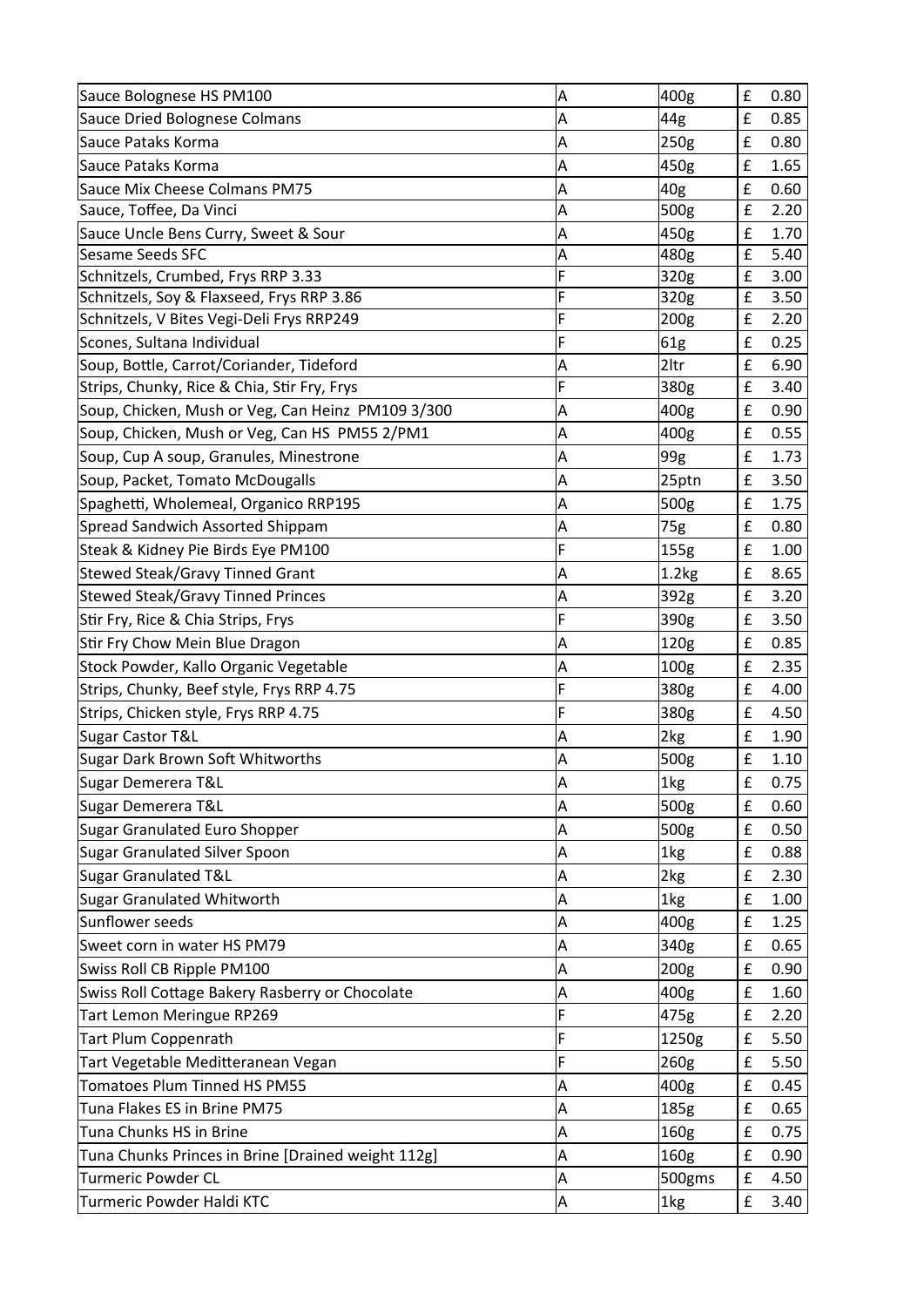| Vegetables Mixed HS PM100                                       | F | 680g            | £           | 0.90    |
|-----------------------------------------------------------------|---|-----------------|-------------|---------|
| Vinegar, Cider CL                                               | Α | 2ltr            | £           | 5.00    |
| Vinegar, Cider H                                                | A | 5ltr            | £           | 8.60    |
| Vinegar, Malt CL 90p/ltr                                        | Α | 5ltr            | £           | 4.00    |
| Waffles Potatoe BE Pack 10                                      | Ë | 567g            | £           | 1.80    |
| Wedges Ltly seasoned McCains PM250                              | F | 750g            | £           | 2.30    |
| Yeast, Easybale, Allinsons. Suitable for breadmakers Pk2 RRP045 | A | $2 \times 7g$   | £           | 0.40    |
| Yogurt Extra Creamy Happy Shopper PM49 3/PM120                  | C | 150g            | £           | 0.40    |
| Yogurt Fruit Mixed DTC 3 for 120                                | C | 150g            | £           | 0.40    |
| Yogurt Soya, Organic Apricot/Blueberry RRP2.12                  | C | 400g            | $\mathbf f$ | 1.90    |
| Yogurt Natural Set, Onken BioYogurt                             | Ċ | 500g            | £           | 1.30    |
| Yorkshire Puddings, Roast CL, 3"                                | F | 12s             | £           | 1.50    |
| Yorkshire Puddings, Roast Aunt Besie's Baked                    | F | 12s             | £           | 1.50    |
| Yorkshire Puddings, Roast HS PM100                              | F | 185g            | £           | 0.80    |
| HOUSEHOLD, TABLETS & OFFICE GOODIES                             |   |                 |             |         |
| Bags, Food & Freezer, Medium, PM165                             | А | 40pk            | £           | 1.20    |
| <b>Bathroom Cleaner Spray Bio</b>                               | Α | 500ml           | £           | 2.50    |
| Bleach, Original Thick, HS PM50                                 | Α | 750ml           | £           | 0.40    |
| Cling Film CL 300mm                                             | Α | 300m            | £           | 4.20    |
| Copier Paper Xerox A4                                           |   | 500sheets       | $\mathbf f$ | 3.90    |
| Disinfectant, M/Action, Citrus Zest, Dettol                     | Α | 4ltr            | £           | 3.50    |
| Dishwasher Powder Bio D                                         | A | 750g            | £           | 8.00    |
| Dishwasher Tablets Crystale Phosphate Free                      | Α | 18 Tablets      | £           | 1.00    |
| Fabric Conditioner Bio Fragrance Free                           | A | 1ltr            | £           | 2.20    |
| Flea & Crawling Insect Fumite [Smoke bomb]                      | Α | 3.5g            | £           | 3.40    |
| Flea & Crawling Insect Spray                                    | A | 175g            | £           | 5.50    |
| Foil Chefs Essentials 300mm wide x 60m long                     | Α | 60 <sub>m</sub> | £           | 5.60    |
| Gloves, Soft Nitrile, Green, RS                                 | Α | 3prs            |             | £ 10.00 |
| <b>Ibuprofen Happy Shopper Tablets</b>                          | Α | 12 x 16         | £           | 0.40    |
| Kitchen Towls Blossomsoft                                       | A |                 | £           | 0.35    |
| Kitchen Towls ES PM130 White                                    | A | 4 pack          | £           | 1.10    |
| Kitchen Towls HS Jumbo PM100                                    | A | Sgl             | £           | 0.80    |
| Nurofen Caplets                                                 | A | 12's            | £           | 2.20    |
| Paracetamol Capsules HS                                         | A | 16's            | £           | 0.60    |
| Paracetamol Tablets HS                                          | A | 16's            | £           | 0.45    |
| Paracetamol Tablets HS BP                                       | A | 16's            | $\mathbf f$ | 0.45    |
| Pen, ballpoint, black                                           | A | 50              | £           | 0.12    |
| Refuse Sacks CP Extra Strong                                    | A | 90bags          |             | £ 12.50 |
| Rennies, Peppermint                                             | A | 24pk            | £           | 2.00    |
| Scouring Cream, Cif, white                                      | A | 500ml           | £           | 0.95    |
| Shoe Polish Kiwi Black                                          | A | 50ml            | $\mathbf f$ | 1.10    |
| Soap Containers & Lids                                          | A | 12ozs           | £           | 0.25    |
| Soap Liquid, Carex Handwash Original PM100                      | A | 250ml           | £           | 0.95    |
| Soap Liquid, CP Handwash Anti-Bacterial, £ per 250ml            | A | 51              | £           | 0.80    |
| Soap Liquid, Radox Care + Moisturiser Antibacterial Handwash    | A | 250ml           | $\mathbf f$ | 1.10    |
| Soda, Bicarbinate, Chef Williams                                | A | i1kg            | £           | 2.30    |
| <b>Toilet Cleaner Chlorine free</b>                             | A | 750ml           | £           | 2.20    |
| Toilet Tissues Blossomsoft                                      | A | 1 roll          | $\mathbf f$ | 0.35    |
|                                                                 |   |                 |             |         |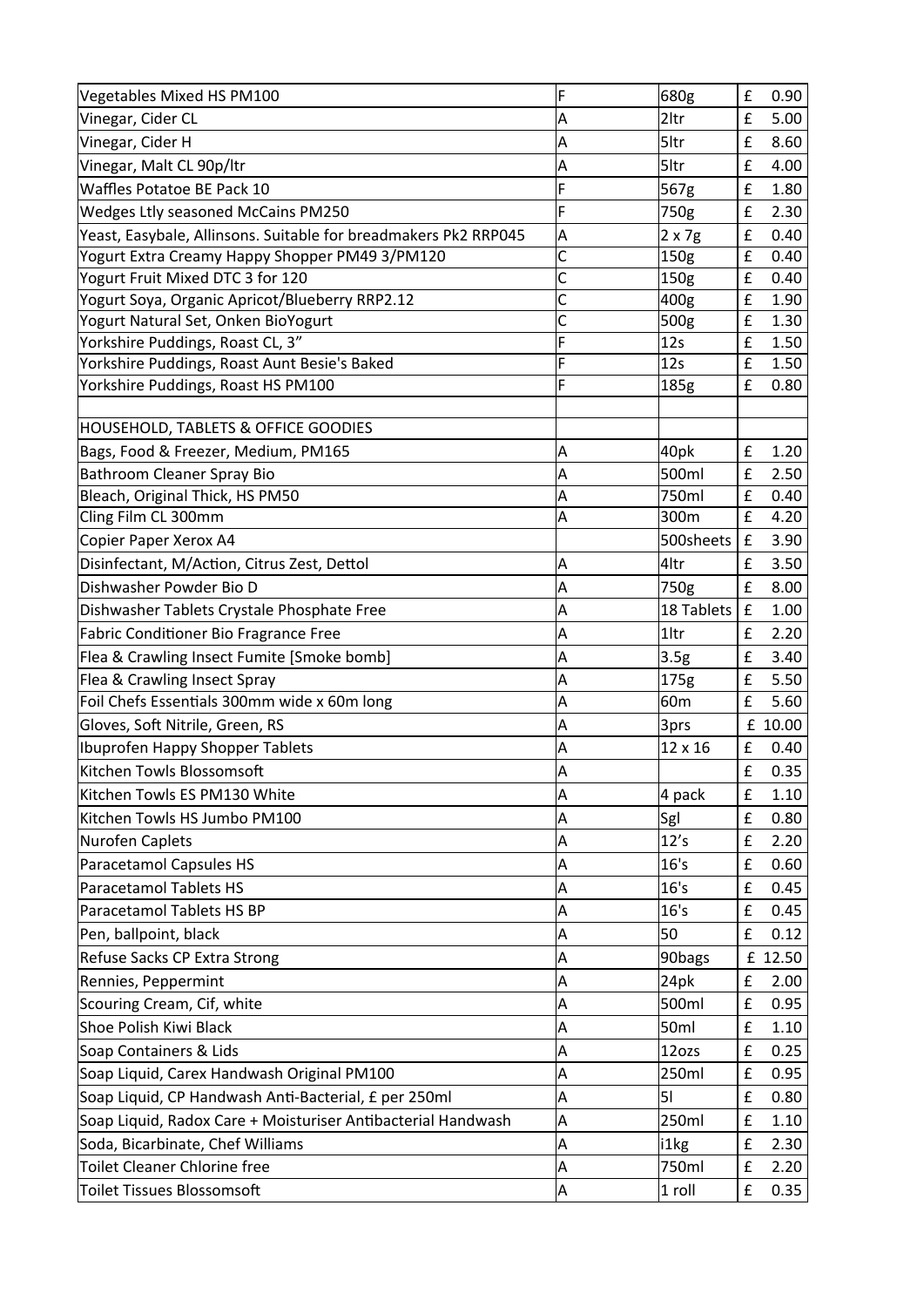| Washing Powder Bio D Biodegradedable, hypoallergenic.    | A         | 1KG                | £                  | 4.00    |
|----------------------------------------------------------|-----------|--------------------|--------------------|---------|
| Washing up Liquid Fairy PM129                            | Α         | 433ml              | £                  | 1.20    |
| Washing up Liquid Fairy Professional                     | A         | 5ltr               |                    | £ 10.40 |
|                                                          |           |                    |                    |         |
| <b>FRESH FRUIT &amp; VEG</b>                             |           |                    |                    |         |
|                                                          |           |                    |                    |         |
| Apples Braeburn [approx 15 apples]                       | A         | 2 <sub>kg</sub>    | £                  | 5.50    |
| Apples Braeburn Dutch Pk                                 | A         | 1kg                | £                  | 1.00    |
| Apples Braeburn French Sold per apple                    | A         | $12 \times 7$      | £                  | 0.14    |
| Apples Braeburn Italian                                  | A         | 18kg               |                    | £ 18.00 |
| Apples Royal Gala English 2kg [14-16 apples]             | A         | 2kg                | £                  | 5.50    |
| Apples Royal Gala English 12kg but sold per apple        | A         | 12kg               | £                  | 0.14    |
| Apples Goldern Delicious [per apple]                     | Α         | 18kg               | £                  | 0.12    |
| Bananas PM129                                            | A         | 5 x small          | £                  | 1.00    |
| Bananas                                                  | Α         | 10 x small         | $\pmb{\mathsf{f}}$ | 2.10    |
| Bananas Approx Fair Trade 1.2kg 6 -8 large               | Α         | Large $x 6$ of $f$ |                    | 1.64    |
| <b>Broccoli Farm Fresh</b>                               | <b>FV</b> | 350g               | £                  | 0.80    |
| <b>Brussell Sprouts</b>                                  | <b>FV</b> | 1kg                | £                  | 1.80    |
| Cabbage Green, Savoy                                     | Α         | Sgl                | £                  | 0.90    |
| Carrots                                                  | A         | 2kg                | £                  | 1.60    |
| Carrots                                                  | A         | 5kg                | £                  | 4.40    |
| Carrots                                                  | A         | 10kg               | £                  | 5.80    |
| <b>Carrots Large English</b>                             | Α         | 12.5kg             | £                  | 5.18    |
| Carrots English, Net                                     | A         | 10 <sub>kg</sub>   | £                  | 4.40    |
| <b>Cauliflower Farm Fresh</b>                            | <b>FV</b> | sgl                | £                  | 1.25    |
| Celery                                                   | A         | 13 sticks          | £                  | 0.80    |
| Cucumber PM90                                            | A         | Sgl                | £                  | 0.70    |
| <b>Grapes Green</b>                                      | Α         | 500g               | £                  | 2.30    |
| Grapes Red                                               | A         | 500g               |                    |         |
| Lettice Flat, English                                    | A         | 250g               | £                  | 0.90    |
| Lettice Iceberg PM                                       | Α         | Sgl                | £                  | 0.70    |
| Lettice Little Gems Local UK                             | Α         | <b>Pk 2</b>        | $\pmb{\mathsf{f}}$ | 0.90    |
| Mushrooms Closed Cup PM99                                | <b>FV</b> | 250g               | £                  | 0.90    |
| Onions, Mild PM                                          | Α         | 3s                 | £                  | 1.00    |
| Onions, Red PM                                           | Α         | 3s                 | £                  | 1.00    |
| Oranges                                                  | Α         | 5's                | £                  | 2.30    |
| Peppers Mixed PM185                                      | Α         | 3s                 | £                  | 1.60    |
| Parsnips Farm Fresh                                      | Α         | 500g               | £                  | 0.60    |
| Potatoes Pre Pack                                        | A         | 2kg                | $\pmb{\mathsf{f}}$ | 1.50    |
| Swede                                                    | Α         | sgl                | £                  | 0.95    |
| Tomatos PM100                                            | Α         | 6's                | £                  | 1.05    |
| <b>Tomatos Cherry Plum Moroc</b>                         | Α         | 325g               | £                  | 0.50    |
| <b>Tomatos Cherry PM</b>                                 | Α         | 250 <sub>g</sub>   | £                  | 1.05    |
| <b>Tomatos Cherry</b>                                    | A         | 800g               | £                  | 3.30    |
|                                                          |           |                    |                    |         |
| PET FOOD & SUPPLIES                                      |           |                    |                    |         |
| Cat Food Butchers Classic Ocean Fish/Chicken PM75 2/140  | A         | 400g               | £                  | 0.65    |
| Cat Food Dreamles Cheese Cat Treats Cheese/Chicken PM125 | Α         | 60g                | £                  | 1.10    |
| Cat Food HS Pouch White Fish, Chick, Beef/Lvr, Tuna PM29 | Α         | 100g               | $\pmb{\mathsf{f}}$ | 0.25    |